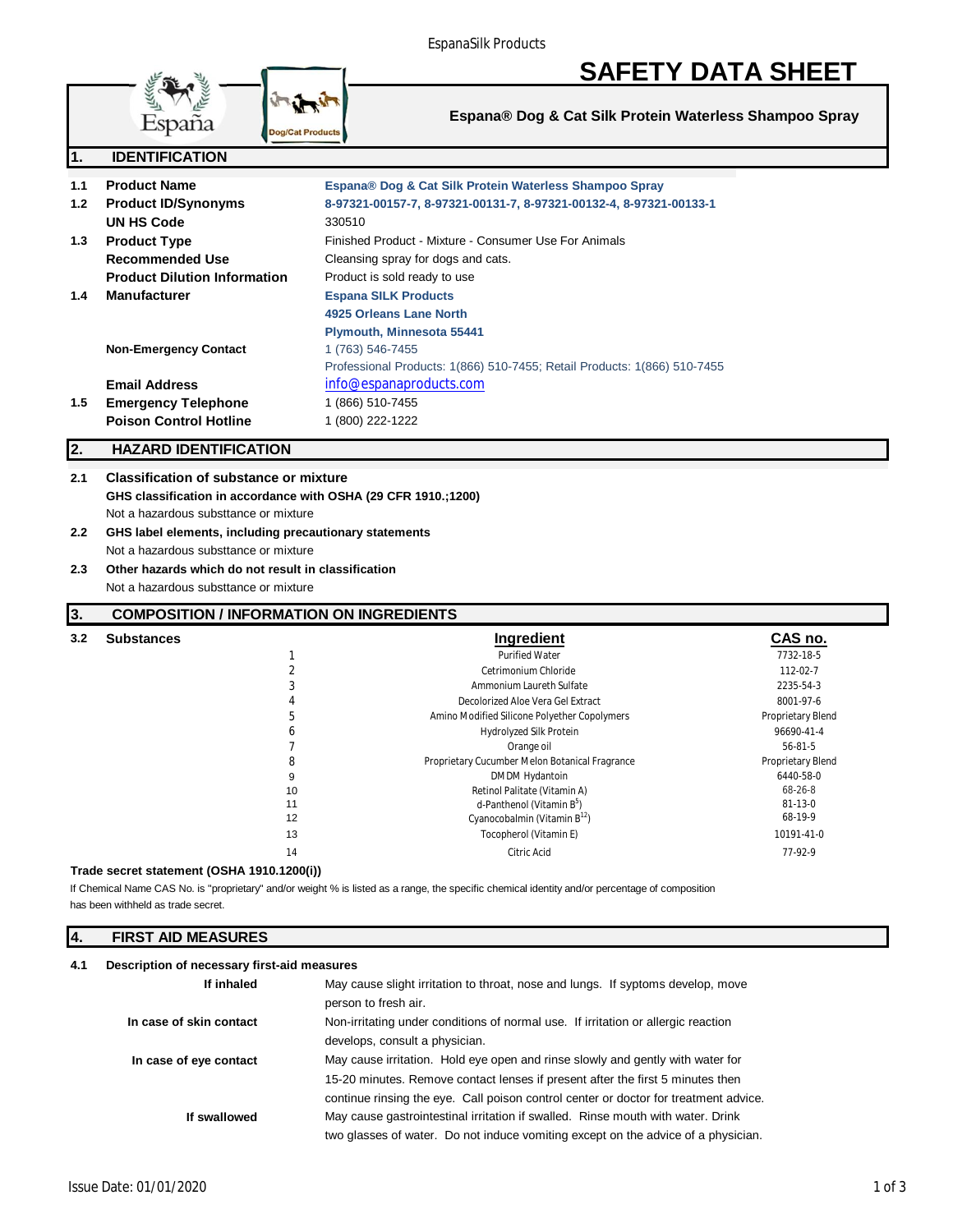# **5. FIRE - FIGHTING MEASURES**

- **5.1 Suitable extinguishing media** Water and Foam.
- **5.2 Specific hazards arising from the chemical** N/A
- **5.3 Special protective actions for fire-fighters** No special fire fighting equipment is required, however, self-contained breathing apparatus and protective clothing should be worn in fighting fires involving chemicals.

### **6. ACCIDENTAL RELEASE MEASURES**

- **6.1 Personal Precautions, protective equipment and emergency procedures** None.
- **6.2 Environmental precautions** None, product is biodegradeable.
- **6.3 Methods and materials for containment and cleaning up** Wash up spill area.

# **7. HANDLING AND STORAGE**

- **7.1 Precautions for safe handling** Consider normal working environment. Use common sense precaution. **7.2 Conditions for safe storage, including any incompatibilities**
- Store in original, closed container.

# **8. EXPOSURE CONTROLS/PERSONAL PROTECTION**

#### **8.3 Individual protection measures, such as personal protective equipment (PPE)**

| Eye/face protection    | Wear splash goggles if contatct with liquid is likely. |
|------------------------|--------------------------------------------------------|
| Skin protection        | Use rubber or neoprene gloves if necessary.            |
| Pespiratory protection | Normal room ventilation.                               |

# **9. PHYSICAL AND CHEMICAL PROPERTIES**

| Appearance/form                        | Milky liquid         |
|----------------------------------------|----------------------|
| Odor                                   | Pleasant fragrance   |
| Odor threshold                         | Not available.       |
| pH value                               | $6.5 - 7.5$          |
| Melting/Freezing point                 | Not determined       |
| Boiling point/boiling range            | Not determined       |
| Flash point                            | Not determined       |
| Evaporation rate                       | Not determined       |
| Flammability (solid, gas)              | Not available.       |
| Upper/ lower flammability limit        | Not available.       |
| Vapor pressure                         | Not available.       |
| Vapor density                          | Not available.       |
| <b>Relative Density</b>                | Not available.       |
| Water solubility                       | Completely Soluable. |
| Solubility in other solvents           | Not available.       |
| Partition coefficient: n-octanol/water | Not available.       |
| Autoignition temperature               | Not available.       |
| Decomposition temperature              | Not available.       |

# **10. STABILITY AND REACTIVITY**

| 10.1 Reactivity                                               | Hazardous polymerization: will not occur. |
|---------------------------------------------------------------|-------------------------------------------|
|                                                               |                                           |
| 10.2 Chemical stability                                       | Stable under normal conditions            |
| 10.3 Possibility of hazardous reactions                       | None known for mixture.                   |
| 10.4 Conditions to avoid                                      | None known for mixture.                   |
| 10.5 Materials to avoid                                       | None known for mixture.                   |
| 10.6 Hazardous Decomposition Products None known for mixture. |                                           |